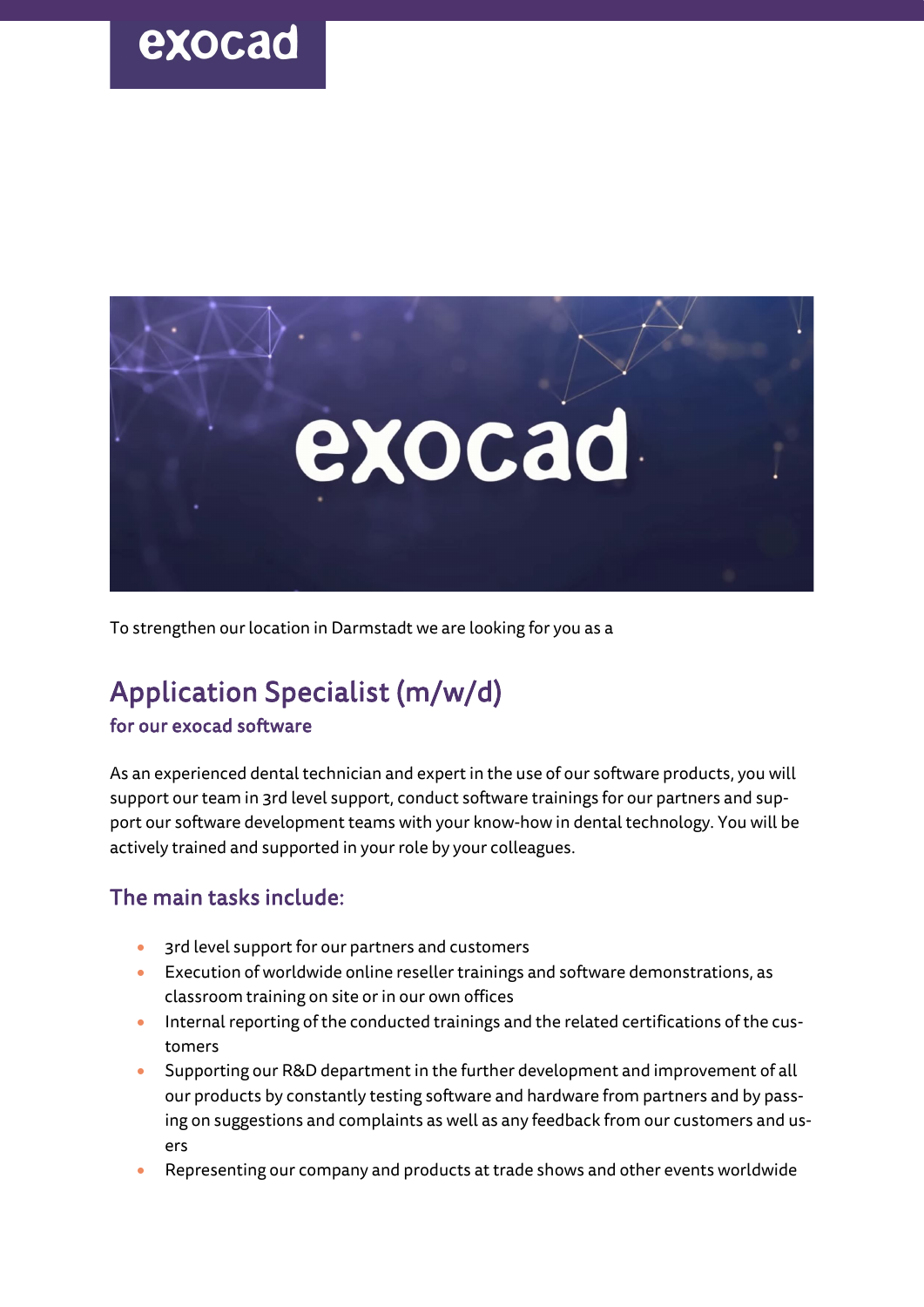# exocad

- Providing up-to-date information on software usage to our resellers and customers on wiki.exocad.com, our YouTube channel and social media
- Internal collaboration with departments: R&D, System Integration, Customer Service, Marketing, Quality Management and Sales

### The personal requirements:

- Technical training in the field of dental technology with a degree as a dental technician or master dental technician
- At least 3 years of experience in dental CAD/CAM in-depth experience with our exoplan software is required
- Ideally experience in 3rd level support as well as software training
- Very good knowledge of German and English (oral and written each min. B2)
- You have no problems to speak in front of a larger audience
- Fascination for software and computers
- You are not afraid to edit an XML file or to install a new graphics driver
- Self-confident and congenial appearance and a passion for traveling
- Teamwork and communication skills, self-organization and creativity are in the focus

### What we offer:

- Exciting and wide range of tasks in a dynamic and growth-oriented software company
- Flat hierarchies and efficient decision-making processes
- A positive working atmosphere that promotes both individual freedom and responsibility
- Strong team spirit
- Modern offices and cutting-edge work equipment
- Flexible working and home office
- Education and training
- Sport and work life balance
- Free drinks and snacks
- Canteen with own cook
- Corporate events
- Job ticket

### Our Mission

exocad's mission is to make high-quality dental restorations accessible to everyone. At exocad you will work on a product that gives people more quality of life every day. exocad offers you a very interesting working environment in one of the market-leading software companies in the dental industry.